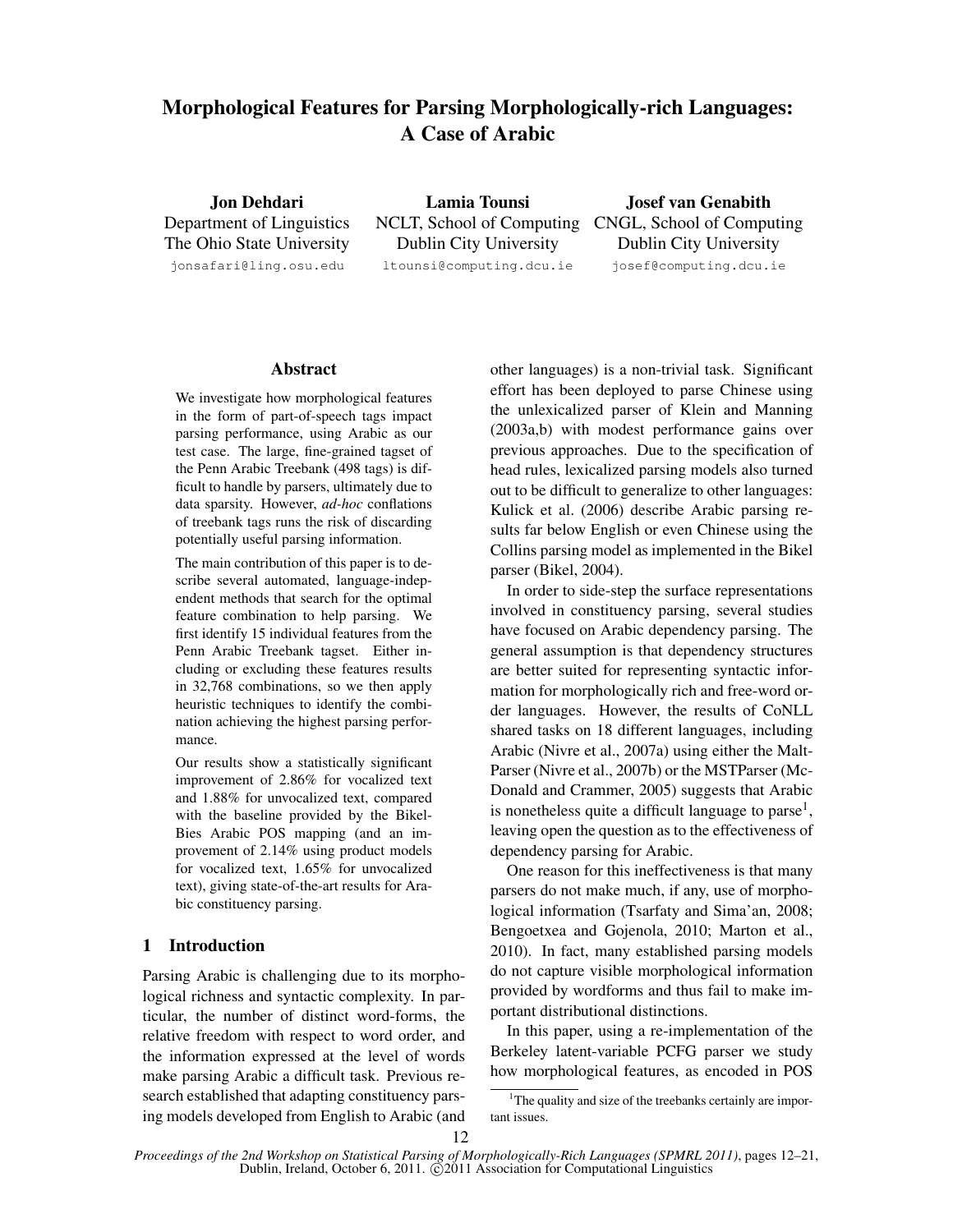tags, can be learned automatically by modifying the distributional restriction of initial grammar symbols, and how they impact Arabic constituency parsing. We have selected PCFG-LA parsing models because they have been shown to be relatively language-independent with state-ofthe-art performance for several languages (Petrov, 2009).

Kulick et al. (2006) reported that extending POS tags with definiteness information helps Arabic PCFG parsing<sup>2</sup>, Diab (2007) enriched the POS tagset with gender, number and definiteness to improve Arabic base phrase chunking, and Marton et al. (2010) reported that definiteness, person, number and gender were most helpful for Arabic dependency parsing on predicted tag input. Our method is comparable to this work in terms of the investigation of the morphological features. However, the results are not comparable, as we use a different parsing paradigm, a different form of the treebank, and most importantly, we extend the investigation to use several automated feature selection methods.

Increasing the tagset size can lead to data sparsity and generally exacerbates the problem of unknown words (that is, word:POS pairs not attested during training). To overcome this problem, we have experimented with the technique presented in Attia et al. (2010) to handle unknown words (out of vocabulary words – OOV) within a generative parsing model. This method employs a list of heuristics to extract morphological clues from word forms and builds a set of word-classes. Our results show that enriching basic POS tags with morphological information, accompanied by a method for handling unknown words, jointly and statistically significantly improve upon the parsing baseline, which uses the Bikel-Bies collapsed POS tagset (Maamouri et al., 2009) and does not employ morphological information to handle unknown words.

This paper is organized as follows: In Section 2, we review the PCFG-LA parsing model and the dataset for our experiments. Section 3 addresses the different techniques we have applied to explore the morphological features space over the possible combinations, including a comparison with the

best morphological features of previous works. In Section 4, we describe the results of applying the parser.

## 2 General Background

#### 2.1 Parsing Models

Johnson (1998) enriched treebank categories with context information to improve the performance of PCFG parsing, then Klein and Manning (2003b) explored manual and automatic extensions of syntactic categories into a richer category set to enhance PCFG parsing results. Later, Matsuzaki et al. (2005) used unsupervised techniques, known as PCFG-Latent Annotation (PCFG-LA), to learn more fine-grained categories from the treebank. This method involves *splitting* categories of the grammar, leading to a better estimation of their distributional properties. It uses a small amount of random noise to break symmetries. Petrov et al. (2006) proposed *merging* categories that produce a loss in likelihood, and *smoothing* to prevent overfitting.

Petrov (2009) discussed efficient methods for learning and parsing with these latent variable grammars, and demonstrates that this formalism can be adapted to a variety of languages and applications.

An important aspect of this approach is the use of random seeds in the EM initialization points, which was only recently treated in Petrov (2010). Using 16 different seeds  $(1-16)$ , he saw a range of approximately  $0.65\%$  in the F-scores of the development set, and a range of about 0.55% in the F-scores of the test set for English. He also found a Pearson correlation coefficient of 0.34 between the accuracies of the development set of the Peen Treebank and the test set, and therefore suggested less of a reliance on any particular random seed to yield better grammars. This led him to propose combining grammars from several seeds to produce a higher-quality product model.

In this work, we use a re-implementation of the Berkeley parser, which trains a PCFG-LA using the split-merge-smooth procedure and parses using the max-rule algorithm (Petrov et al., 2006; Petrov and Klein, 2007). For our experiments, we apply the split-merge-smooth cycle five times $3$ 

 ${}^{2}$ By comparison, the case feature improved parsing for Czech (Collins et al., 1999) and the combination of the number feature for adjectives and mode feature for verbs improved results for Spanish (Cowan and Collins, 2005).

<sup>3</sup>Petrov et al. (2006) reports that the best grammars for English using the Penn Treebank are obtained by repeating this cycle 5 or 6 times, depending on the test set. We opted for five cycles due to the vast difference in training times: 2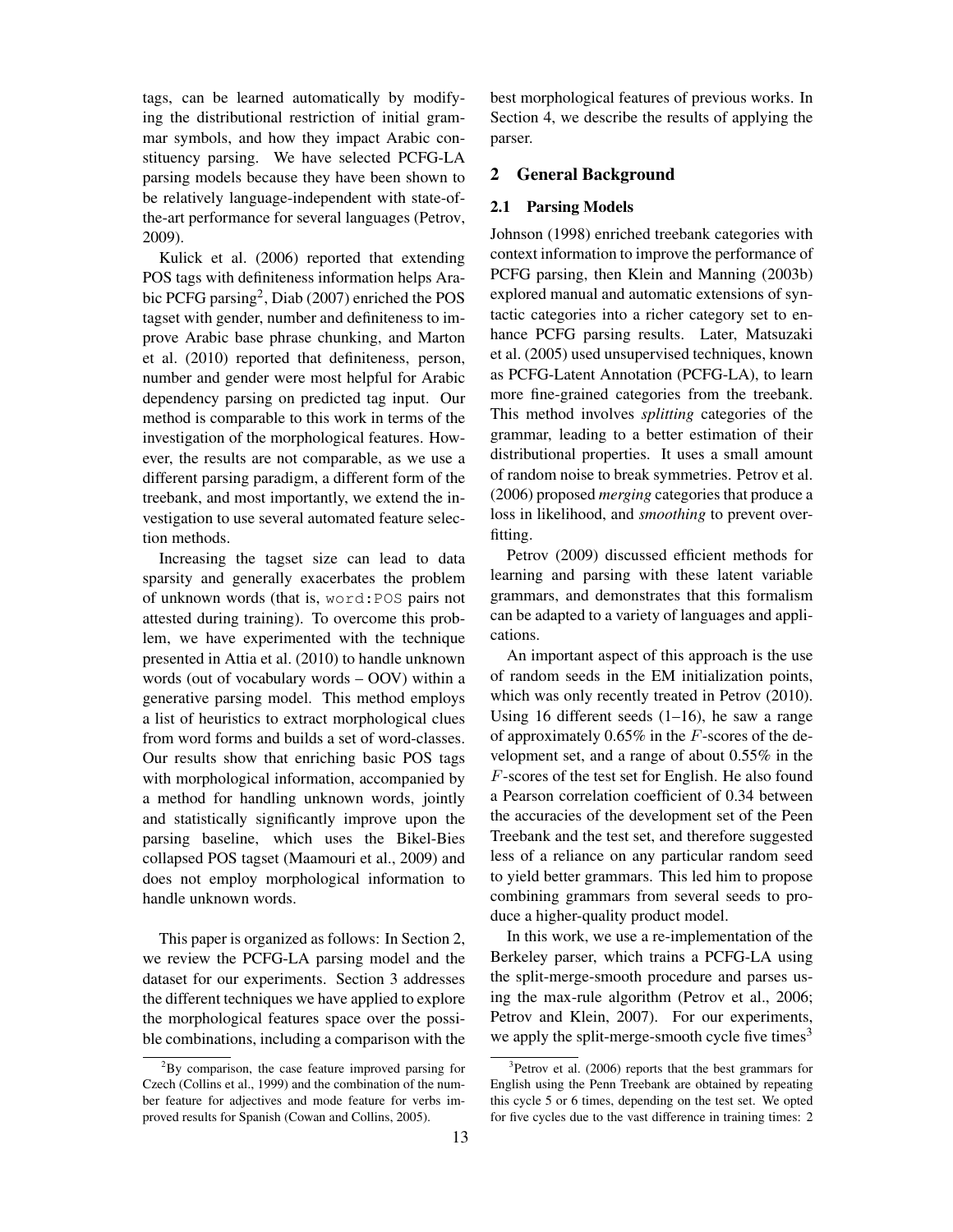and we parse on sentences of less than or equal to 40 words in length. For English, the Berkeley parser explores  $n$ -gram suffixes to distinguish between unknown words ending with -*ing*, -*ed*, *s*, etc. to assign POS tags. The Berkeley parser does not provide the same methodology to Arabic. For Arabic, we apply the technique used by Attia et al. (2010) for the purpose of classification of unknown words. The methodology uses several heuristics based on the exploration of Arabic prefixes, suffixes and templates, and then maps unknown words onto 26 classes.

We present our final experiment on the test set and all intermediate experiments on the development set.

#### 2.2 Corpus: Arabic Penn Treebank

We use the Penn Arabic Treebank (ATB Part3v3.2: Maamouri et al., 2009) and apply the usual treebank split (80% training, 10% development, 10% test; Kulick et al.  $(2006)$ .<sup>4</sup> The ATB uses written Modern Standard Arabic newswire and follows the style of the English Penn-II treebank (Marcus et al., 1994). The ATB consists of 12,628 parsed sentences which provides gold segmented, gold vocalized and gold annotated text. More precisely, a tokenized Arabic word is separated from its prefixes and suffixes and it is also segmented to morfixes and suffixes and it is also segmented to mor-<br>اليَــوْمُ bemes. For example, the Arabic word O<br>- $\tilde{\cdot}$ is vocalized, segmented and transliterated using Buckwalter transliteration to Al+yawom+u  $(the + day + NOM).$ 

#### 2.3 Part-Of-Speech Tagset

The POS tagset in the ATB covers nouns, pronouns, adjectives, verbs, adverbs, prepositions, interjections, particles, conjunctions, and subordinating conjunctions. This tagset uses 78 atomic components, such as: ABBREV for abbreviation, ACC for accusative case and ADJ for adjective. While there are theoretically hundreds of thousands of full ATB-style POS tags (Habash and Rambow, 2005), only 498 full tags occur in the above-mentioned version of the ATB. For example, Al+dawol+atayoni ("the states") receives the following tag DET+NOUN+NSUFF\_FEM\_DU\_GEN, annotating a definite, feminine, dual noun in the genitive case.

From this tagset we derive all our experiments. We have identified 15 morphological features from those present in the treebank<sup>5</sup>, and our method, based on these features, searches for the optimal POS tagset for parsing the ATB. Table 1 lists these features used in our research. No capitalization is used in Arabic orthography and named entities are often tagged as regular nouns. For this reason we consider "proper noun" as a morphological feature (feature 11) .

| 1              | Determiner       | Presence of the prefix <i>al</i> -for nouns       |  |
|----------------|------------------|---------------------------------------------------|--|
| $\mathfrak{D}$ | Person           | First person, second person, third person         |  |
| 3              | Number           | Singular, dual, and plural                        |  |
| 4              | Aspect           | Perfective, imperfective and imperative           |  |
| 5              | Voice            | Active and passive                                |  |
| 6              | Mood             | Indicative, subjunctive and jussive               |  |
| 7              | Gender           | Masculine and feminine                            |  |
| 8              | <b>State</b>     | Construct state <i>(idafa)</i>                    |  |
| 9              | Case             | Nominative, accusative and genitive.              |  |
|                |                  | The ATB suffers from accusative-                  |  |
|                |                  | genitive case under-specification for             |  |
|                |                  | feminine and masculine plurals                    |  |
| 10             | Definiteness     | Noun can be definite even if it does not          |  |
|                |                  | start with <i>al</i> -, e.g. proper nouns are as- |  |
|                |                  | sumed to be inherently definite                   |  |
| 11             | Proper noun      | Name of people, places, and organizations         |  |
| 12             | Genitive clitics | Possessive pronouns                               |  |
| 13             | Negation         | Negative markers                                  |  |
| 14             | Particles        | Emphatic, restrictive, negative, inter-           |  |
|                |                  | rogative, focus, connective, verbal, re-          |  |
|                |                  | sponse conditional                                |  |
| 15             | Future           | Presence of the future prefix sa- for verbs       |  |

Table 1: Morphological features in Arabic

We investigate two directions to find optimal tagsets, as follows:

Direction 1: starts from ATB top tagset (|498|) and reduces the size of the tagset by excluding the features that hurt parsing performance. In our initial set of experiments, we trained and parsed 15 different configurations, each configuration starting from the top tagset, then excluding one feature. For instance, training and parsing after excluding feature 9, case, produces the best results from the first level,  $A_{\top-1}$  (see Table 1).

hours vs. 8 hours, with  $F$ -scores being almost the same.

 $4$ Specifically for every 10 sentences, the first 8 go into the training set, the 9<sup>th</sup> sentence go into the test set, and the  $10<sup>th</sup>$ sentence into the dev set.

<sup>5</sup>Annotation guidelines at http://projects.ldc. upenn.edu/ArabicTreebank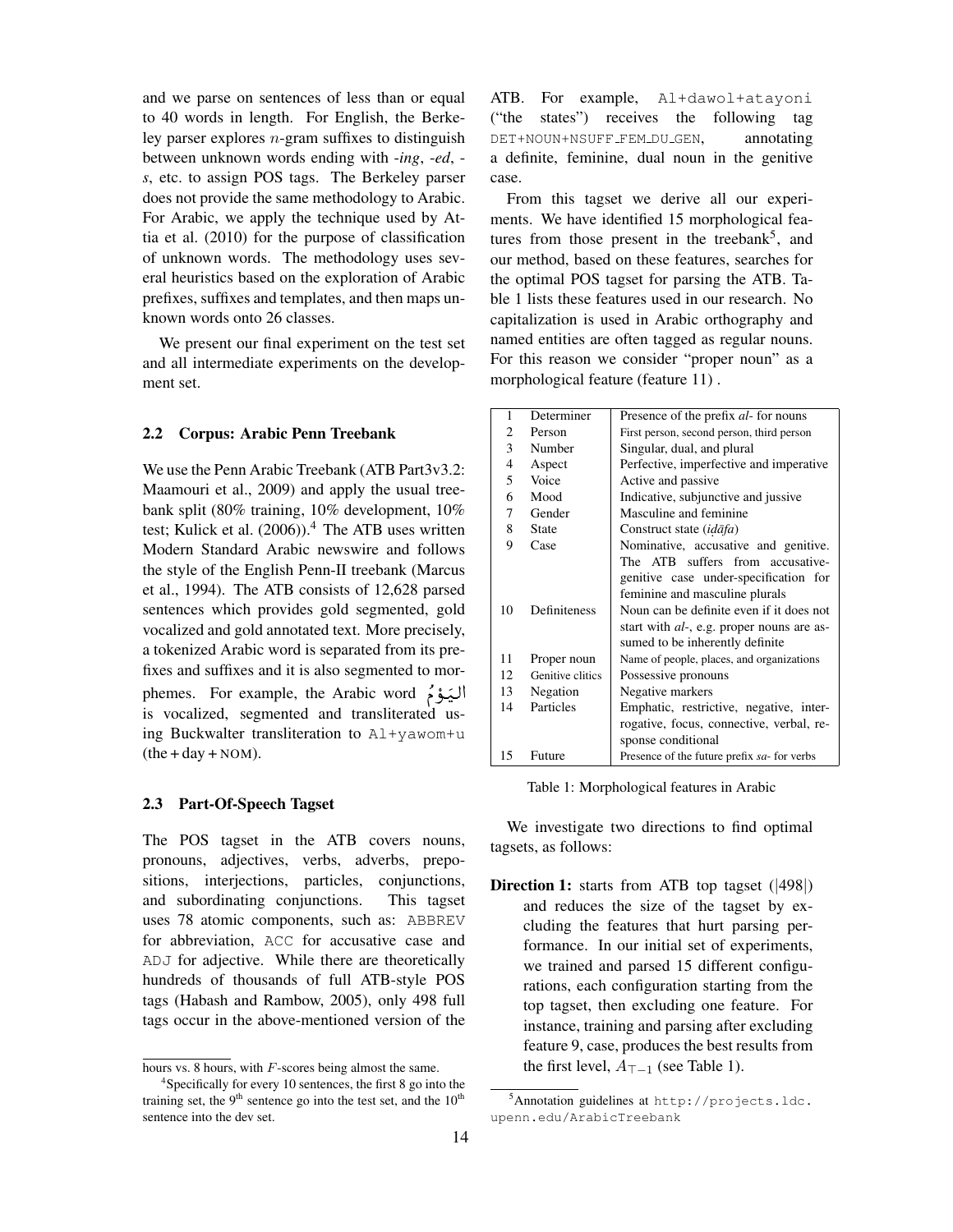Direction 2: In order to produce the bottom ATB tagset  $(|27|)$ , we exclude all 15 features. Then we include one feature at a time, giving us another level  $A_{\perp+1}$ . For instance, training and parsing after including feature 12, genitive clitics, gives the best results compared with other individual features (see Table 1).

These approaches are further developed in Section 3.

# 3 Part-Of-Speech and Morphological Features

Since Arabic words are highly inflected, there is a complex interaction between the morphology and the syntax. Thus parsers that have morphological information on hand can make better-informed decisions regarding parse trees. The ATB represents morphological features in the form of complex part-of-speech tags. Features representing agglutinated morphemes are likewise agglutinated in the POS tags, separated by a "+" symbol. Features representing fused morphemes are likewise fused in the POS tags, making feature extraction or conflation particularly challenging.

Due to the large size of the original ATB tagset (|498|), many Arabic parsing systems use the Bikel-Bies POS mapping (Bikel, 2004), which maps the original ATB tagset onto a small, PTBstyle tagset of 37 tags, discarding almost all morphological features that are not also present in the English PTB.

But are some of the morphological features helpful in parsing Arabic? Kulick et al. (2006) showed this to be the case. They preserved two morphological features (Determiner and Demonstrative) that would otherwise have been lost in the existing Bikel-Bies POS mapping, and achieved a higher F-score. However, Arabic has many morphological features. We have identified fifteen sets of morphological features in the ATB, such as voice, mood, and grammatical gender (see Table 1).

Including or excluding these features allows for 32,768 combinations  $(2^{15})$ . Training and parsing all of these combinations is prohibitively expensive, so an alternative is to use various heuristics on the powerset of the features, some of which are described below. Many of these methods rely on an initial heuristic function  $h_{\perp+1}(x)$ , which is derived by ranking the results of using individual features. The antichain  $A_{\perp+1}$  in Figure 1 gives

15



Figure 1: The top node  $\top$  represents the tagset containing all ATB morphological features, and the bottom node ⊥ represents the tagset excluding all morphological features. Each node in the antichain  $A_{\top-1}$  excludes one morphological feature, and each node in the antichain  $A_{\perp+1}$  includes one morphological feature.

 $h_{\perp+1}(x)$ . Its dual,  $h_{\perp-1}(x)$ , is derived by ranking the results of not using individual features. The antichain  $A_{\top-1}$  in Figure 1 gives  $h_{\top-1}(x)$ .

We investigated the following automated methods to find the tagset giving the best parse results:

- Non-iterative: A non-iterative best-first algorithm that successively folds-in the nextbest feature. Thus if there are 5 features ranked individually from best to worst as  $\langle 4, 1, 5, 3, 2 \rangle$ , then there are 4 tagsets to explore:  $\{4, 1\}$   $\{4, 1, 5\}$   $\{4, 1, 5, 3\}$  $\{4, 1, 5, 3, 2\}$ . After  $h_{\perp}f(x)$  is defined, the algorithm does not require results from previous steps, and thus can be run in parallel. At most  $f-1$  parses are run, where f is the number of features. The dual of this uses  $h_{\tau-1}(x)$ to rank the results of excluding exactly one feature.
- Greedy-iterative: An iterative, greedy best-first search algorithm with a single heuristic function throughout. We use the heuristic function  $h_{\perp\perp 1}(x)$  to rank the results of including exactly one feature, then iteratively foldin the next feature and retain it only if it achieves a higher score. This requires f– 1 iterations after  $h_{\perp+1}(x)$  is obtained. This method was used by Marton et al. (2010) and Marton et al. (2011). The dual of this uses  $h_{\tau-1}(x)$  to rank the results of excluding exactly one feature.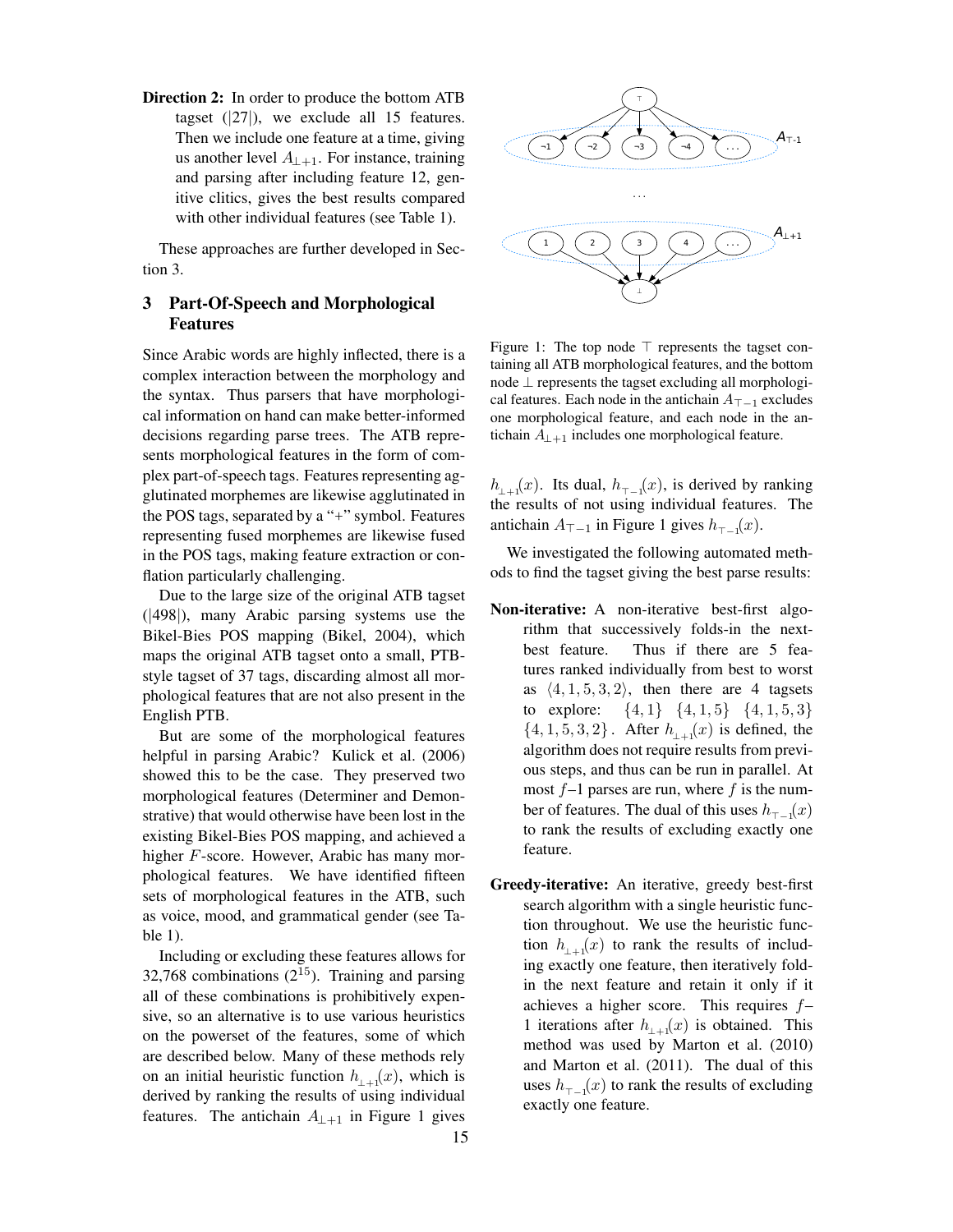Merged: The previous two methods can instead use a different heuristic function by merging the results of  $A_{\perp+1}$  with the results of  $A_{\top-1}$ . This potentially provides more robust results than either one individually, without requiring any additional iterations. The merge function  $M(f)$  is defined as:

$$
M(f) = (S_{\top} - S_{\neg f}) + (S_f - S_{\bot})
$$

where  $S_f$  is the F-score of including a given feature f. The results of  $M(f)$  are ordered to provide the merged heuristic function  $h_m(x)$ .

Backtrack: An iterative, best-first backtracking algorithm that updates its heuristic function at each iteration. Whereas the previous algorithm uses a single heuristic function throughout (such as  $h_{\perp+1}(x)$ ), for this algorithm the next feature chosen is decided by  $h_i(x)$ , which is based upon the results of the current iteration  $i$ . The most helpful feature at each iteration is chosen. After exhausting this path, it will backtrack, discarding the most-recently added feature and instead revisit  $h_{i-1}(x)$ . The dual of this uses  $h_{\tau-1}(x)$ to rank the results of excluding exactly one feature, and starts from the top.

Like beam-stack search (Zhou and Hansen, 2005), this algorithm has the advantage of being an anytime search algorithm, which quickly finds good solutions while still finding a globally optimal solution. However, this algorithm is much simpler conceptually than beam-stack search, it proceeds best-first, and the beam width is determined by the number of unused features.

#### 4 Experimental Results

We have experimented with the strategies presented in section 3. All our feature selection experiments are based on the results of vocalized no-tag parsing on the development set where the parser assigns the tags learned during the training phase. However we also provide the results of gold tag and unvocalized no-tag parsing in our final experiments. We measure quality and coverage of the output trees using the standard EVALB (Satoshi and Collins, 1997).

The initial results on parsing are presented in Table 2. These results describe the first stage of traversing the powerset of features. Only one feature is included (in  $A_{+1}$ ) or excluded (in  $A_{\top-1}$ ) at a time. The Bikel-Bies POS tagset included in the Penn Arabic Treebank part 3 v3.2 represents our baseline.<sup>6</sup> At this stage, we use the obtained F-scores to derive our initial  $h(x)$  for all methods, since we are interested in measuring relative improvements when changing POS tagsets.

| <b>Bikel-Bies POS</b> | 81.33                   |                     |
|-----------------------|-------------------------|---------------------|
|                       | 81.99                   |                     |
|                       | 81.98                   |                     |
| <b>Features</b>       | $\mathbf{A}_{\top - 1}$ | ${\rm A}_{\perp+1}$ |
| 1 Determiner          | 81.52                   | 82.33               |
| 2 Person              | 81.80                   | 81.46               |
| 3 Number              | 81.64                   | 81.56               |
| 4 Aspect              | 82.00                   | 81.81               |
| 5 Voice               | 81.99                   | 82.57               |
| 6 Mood                | 82.21                   | 82.27               |
| 7 Gender              | 82.06                   | 82.15               |
| 8 State               | 81.60                   | 82.07               |
| 9 Case                | 83.00                   | 81.68               |
| 10 Definiteness       | 82.10                   | 82.41               |
| 11 Proper noun        | 82.13                   | 82.27               |
| 12 Genitive clitics   | 82.26                   | 82.69               |
| 13 Negation           | 81.71                   | 82.42               |
| 14 Particles          | 81.20                   | 82.61               |
| 15 Future             | 81.70                   | 82.25               |

Table 2: Parsing results  $(F\text{-score})$  for including features 1–15 in  $A_{\perp+1}$  and excluding features 1–15 in  $A_{\perp-1}$ .

The results presented in Table 3 correspond to the non-iterative method. Line 6 shows that the improvement for this configuration is mainly due to adding feature 1 (determiner) and lines 7–8 show that feature 11 (proper noun) is helpful only when it is associated with feature 6 (mood).

Table 4 presents the results of the greedyiterative method using a single heuristic function (left) and a merged heuristic function (right). The method using single heuristic function was also employed by Marton et al. (2010). Grey rows indicate that the feature decreased the F-score, and thus was discarded. The number of iterations with this algorithm is fixed at  $f-1$  after the initial heuristic function is obtained, where  $f$  is the number of morphological features. We can observe that the features  $11,13$  (proper noun  $&$  negation) work together to produce the highest jump in the score.

In contrast with the results of Marton et al.

<sup>&</sup>lt;sup>6</sup>This tagset has 37 unique tags in the treebank.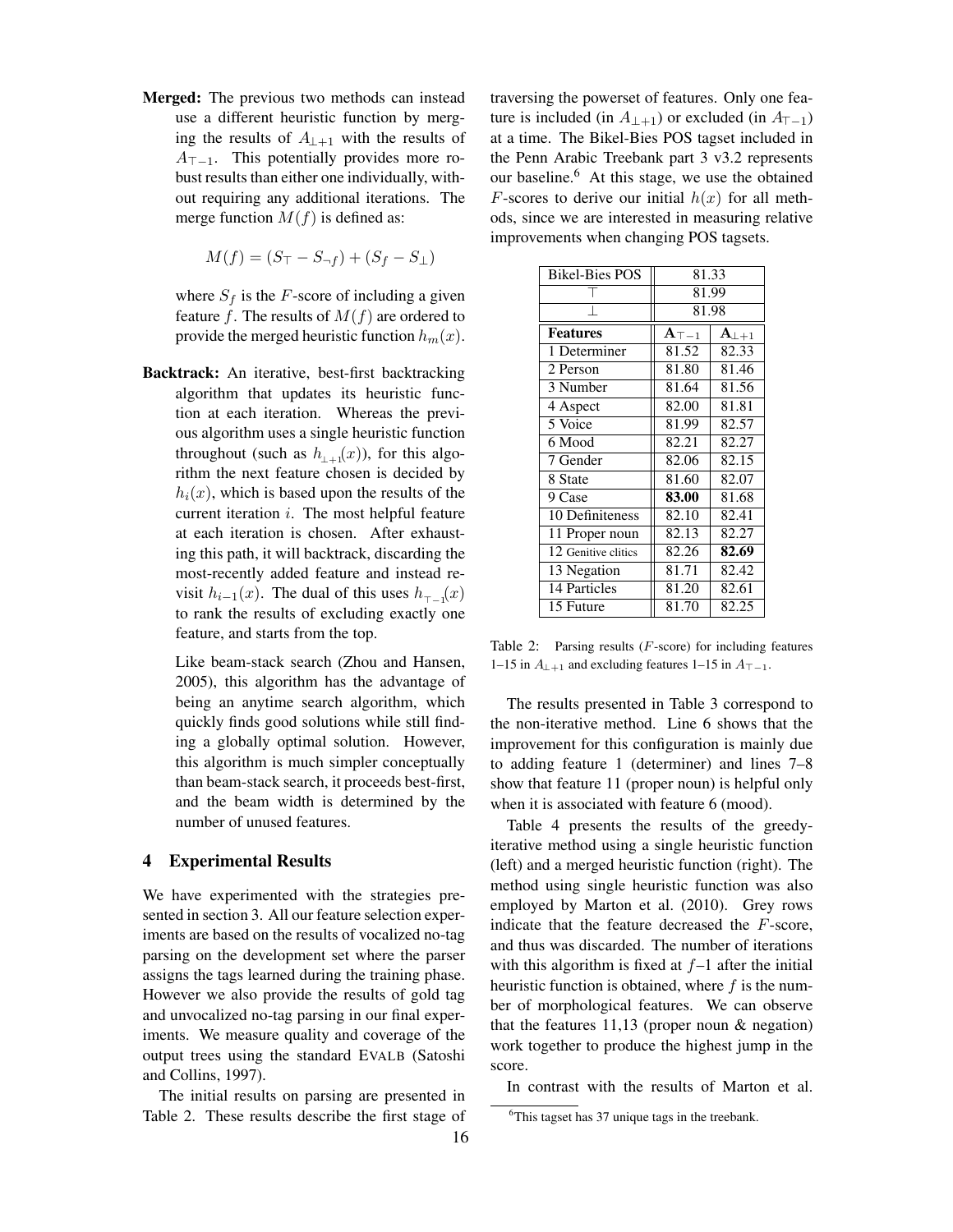|                                       | 81.98 |
|---------------------------------------|-------|
| ${12}$                                | 82.69 |
| $\{12, 14\}$                          | 82.36 |
| $\{12, 14, 5\}$                       | 82.48 |
| $\{12, 14, 5, 13\}$                   | 82.20 |
| $\{12, 14, 5, 13, 10\}$               | 82.49 |
| $\{12, 14, 5, 13, 10, 1\}$            | 82.94 |
| $\{12, 14, 5, 13, 10, 1, 11\}$        | 82.78 |
| $\{12, 14, 5, 13, 10, 1, 11, 6\}$     | 83.02 |
| $\{12, 14, 5, 13, 10, 1, 11, 6, 15\}$ | 82.54 |
|                                       |       |

Table 3: Parsing results for the non-iterative method. The tagset with highest F-score contains genitive clitics, particles, voice, negation, definiteness, determiner, proper noun, and mood. The improvement over the baseline is statistically significant.

(2010), the so-called  $\phi$ -features (person, number, gender) did not contribute to a higher score in our experiments. We believe this is in part because morphological features are represented as atomic tags in the Penn Arabic Treebank. Generative parsers that use this style of treebank typically do not analyze individual features and make use of them in determining agreement relationships. On the other hand, the CoNLL-X format $'$ provides a field where morphological features are specified individually. This encourages dependency parsers to inspect individual components of a tag, and make use of specific features when helpful. The CoNLL-X format is used by most dependency parsers, including the MaltParser used in Marton et al. (2010).

The landscape of the search space contains many local maxima, which can prevent (nonbacktracking) greedy algorithms from exploring paths that eventually lead to high scores. Consider the case below:



A greedy algorithm arriving at feature combination 1,10,11,14 moving upward will pursue an un-

|                  | 81.98 |                      | 81.98  |
|------------------|-------|----------------------|--------|
| ${12}$           | 82.69 | ${10}$               | 82.41  |
| $\{12, 14\}$     | 82.36 | $\{10, 13\}$         | 82.97  |
| $\{12, 5\}$      | 82.44 | $\{10, 13, 14\}$     | 82.38  |
| $\{12, 13\}$     | 82.24 | $\{10, 13, 1\}$      | 82.65  |
| $\{12, 10\}$     | 81.79 | $\{10, 13, 8\}$      | 82.44  |
| $\{12,1\}$       | 81.80 | $\{10, 13, 3\}$      | 82.22  |
| $\{12,11\}$      | 82.87 | $\{10, 13, 7\}$      | 82.48  |
| $\{12, 11, 6\}$  | 82.33 | $\{10, 13, 5\}$      | 82.00  |
| $\{12, 11, 15\}$ | 82.59 | $\{10, 13, 11\}$     | 83.07  |
| $\{12, 11, 7\}$  | 81.83 | $\{10, 13, 11, 12\}$ | 82.378 |
| $\{12, 11, 8\}$  | 82.01 | $\{10, 13, 11, 6\}$  | 82.38  |
| $\{12, 11, 4\}$  | 81.98 | $\{10, 13, 11.2\}$   | 82.45  |
| $\{12, 11, 9\}$  | 82.19 | $\{10, 13, 11, 4\}$  | 82.89  |
| $\{12, 11, 3\}$  | 82.40 | $\{10, 13, 11, 15\}$ | 82.30  |
| $\{12, 11, 2\}$  | 81.92 | $\{10, 13, 11, 9\}$  | 82.56  |

Table 4: Parsing results for the greedy-best-first method with a single heuristic, using  $h_{++1}(x)$  in the left table and  $h_m(x)$  in the right table. The tagset with highest F-score on the left contains genitive clitics and proper noun markers. However, the improvement over the baseline is not statistically significant. The tagset with highest  $F$ -score on the right contains definiteness, negation and proper noun markers. In this case, the improvement over the baseline is statistically significant.

fruitful 1,10,11,13,14 , never arriving at the highest feature combination 1,4,8,10,11,14 . Features 4 (aspect) and 8 (state) may work together to provide a useful distinction for parsing that individually would otherwise only increase sparsity.

Table 5 gives the results of using the bestfirst with backtracking algorithm. We join the highest-ranked individual feature (12: genitive clitics) with all other individual features (i.e.  $\{12, 1\}$  $\{12, 2\}$   $\{12, 3\}$  ...), and select the combination achieving the highest  $F$ -score ({12, 11}). The initial heuristic function  $h_{\perp\perp 1}(x)$  is used only in the first iteration (to select feature 12 in our case). Afterward, we join the resulting set with all other remaining individual features (i.e.  $\{12, 11, 1\}$   $\{12, 11, 2\}$   $\{12, 11, 3\}$  ...), and select the combination achieving the highest score. With each iteration, the number of remaining features is decremented by one. While this algorithm is exhaustive, we have not explored all possible combinations.

We also investigated a probabilistic search algorithm to see how well it could overcome the challenges posed by many local maxima. Using simulated annealing (Kirkpatrick et al., 1983), we performed 50 experiments, with 50 cycles each. The mean of the final dev-set  $F$ -scores was 82.84,

<sup>7</sup> http://nextens.uvt.nl/˜conll/#dataformat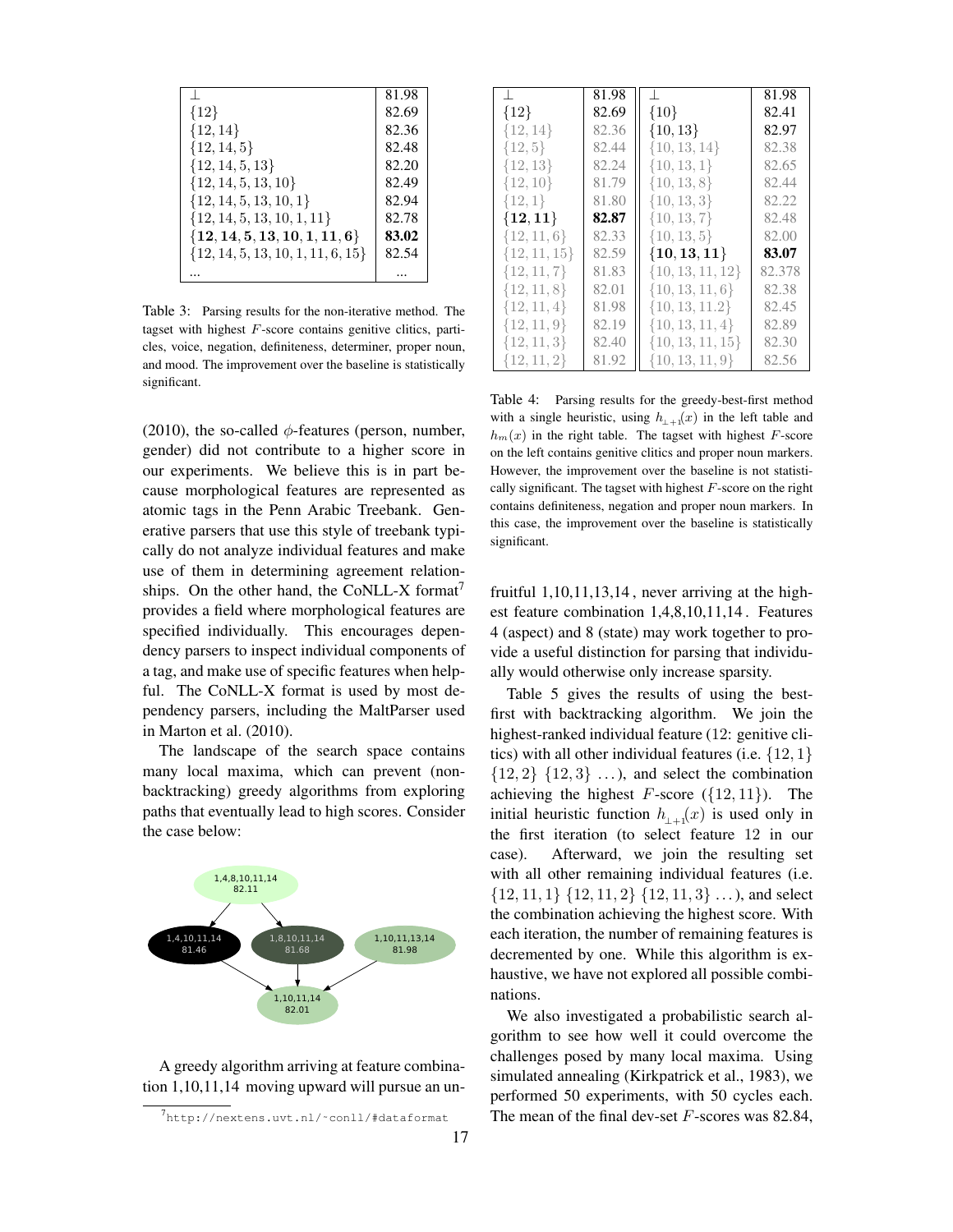|                   | 81.98 |
|-------------------|-------|
| ${12}$            | 82.69 |
|                   |       |
| $\{12, 11\}$      | 82.87 |
|                   | 82.60 |
| $\{12, 11, 13\}$  |       |
| ${12, 11, 13, 1}$ | 83.16 |
|                   |       |
|                   |       |

Table 5: Parsing results for the best-first with backtracking method. The improvement of the score over the baseline is statistically significant. The best feature combination includes the following features: genitive clitics, proper noun, negation, and determiner. The cardinality of the bestperforming tagset is 41.

with a standard deviation of 0.21 . As is usually the case, the cooling schedule played an important role in the results. We evaluated three different cooling schedules, and found that the slowest one resulted in many low scores, given the same number of cycles. This was due to the higher probability of jumping to a higher energy state later in the experiment. This is often advantageous given a large number of cycles, however we are limited to fewer cycles due to the high cost of performing each training/parsing cycle.

We observed that simulated annealing usually required many more cycles to find a good score (e.g. higher than 82.40) than the previous search methods described. This was due to their differences in starting points and movement strategies. The previous methods started from the bottom and added potentially helpful features, in various ways. On the other hand, simulated annealing started at a random location in the powerset, and moved stochastically. The differences in the results indicate that many of the high scores lie relatively near the bottom, whereas there is much greater uncertainty in the middle of the feature powerset.

For comparative purposes, Table 6 presents the results obtained by using the most helpful features proposed in two previous works.<sup>8</sup> The Determiner feature in the first row was added by Kulick et al. (2006) to the Bikel-Bies POS tagset, using the Bikel parser. The features in the last two rows were determined by using the MaltParser with the Columbia Arabic Treebank (CATiB: Habash and Roth, 2009) and discussed in Marton et al. (2010). While the case feature (9) helped their gold-tag parsing, it was not helpful for either vocalized or unvocalized parsing in our experiments. Case markings in Arabic exhibit ambiguity with certain noun forms—there are particular instances where both the genitive and accusative endings are the same, such as the duals and masculine plurals. Related to this is the imperfect alignment in Arabic between true grammatical function and morphological case markings (in vocalized and to a lesser extent unvocalized text).

As expected, these features do not achieve the highest overall F-score. Given the variability with different parsers, annotation schemes, evaluation metrics, etc., it should not be surprising that there is no "universally-best" tagset for a language, but rather a tagset optimized for a given task. For example, while the gender feature has not benefited PCFG-LA parsing in our experiments, it could be vitally important for MT applications. But these systems must be able to readily access these individual features, or they may not be utilized.

| Kulick +Determiner         | ${1}$            | 82.33 |
|----------------------------|------------------|-------|
| Marton best predicted tags | $\{1, 2, 3, 7\}$ | 79.23 |
| Marton best gold tags      | ${8,9}$          | 82.40 |

Table 6: F-scores on tag combinations proposed by previous investigations, using the PCFG-LA parser.

Tables 7 and 8 present the final results on the vocalized development set and test set. We applied significance tests on all the results in these tables, and significantly-improved F-scores are indicated with asterisks. The no-tag column gives  $F$ -scores when the parser was not given any part-of-speech information in the test (or dev) set at all—just the text to be parsed. Tables 9 and 10 present the final results on the unvocalized development set and test set.

We have also investigated multiple, automatically-learned grammars that differ only in the random seed used to initialize the EM learning algorithm. We explored seeds 1–50, and found a statistically significant difference of 1.24% between the highest EM initialization seed and the lowest, and decided to pursue combining seeds into product models (Petrov, 2010). We explored different *seed combinations* (rather than feature combinations, as before) to form the product models of the baseline and the highest feature combination found in the development set. Using the non-

 $8$ Using the same setup as in the other experiments in this paper (eg. PCFG-LA parser and ATB3v3.2).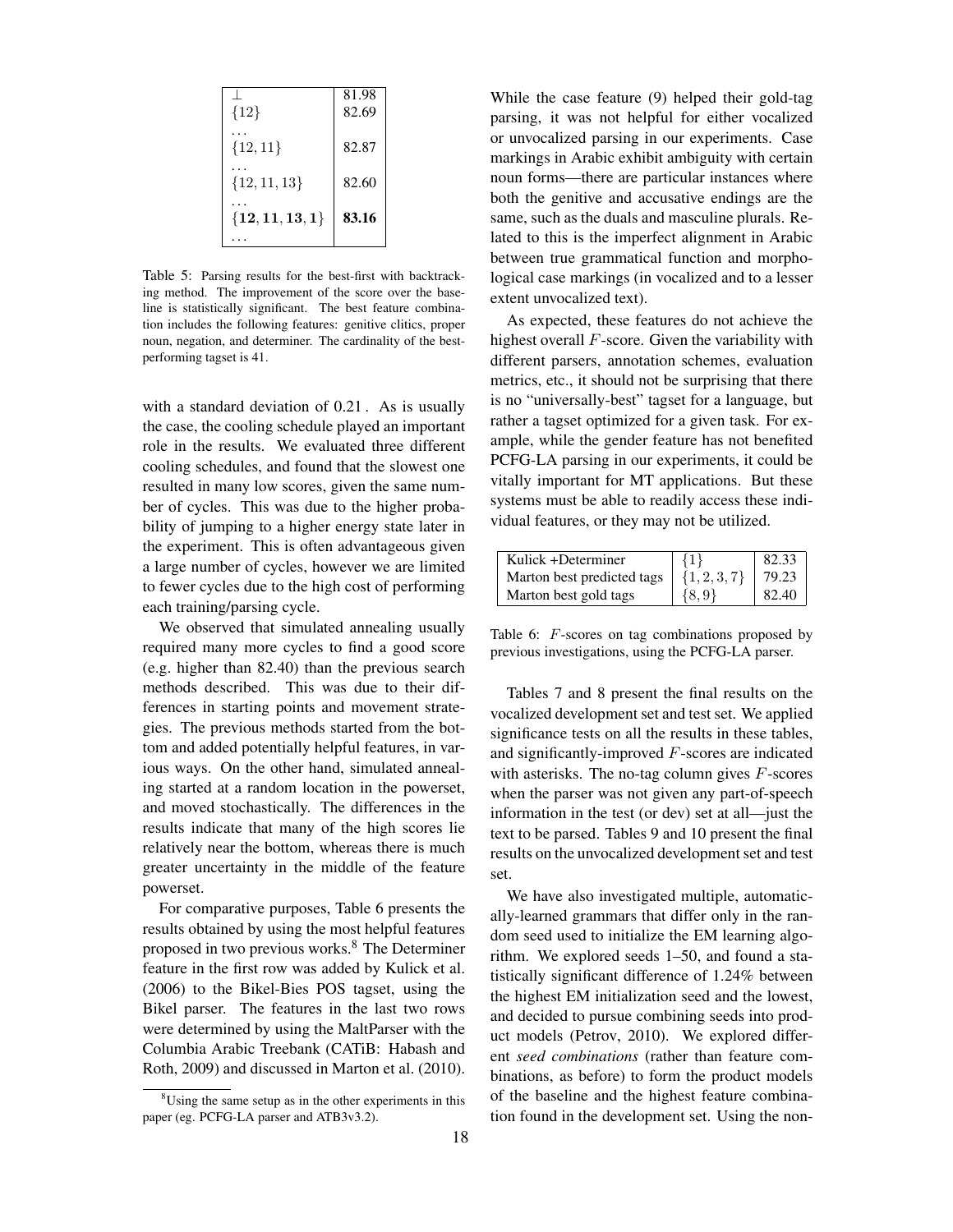iterative search method described in section 3, we took the highest-scoring 16 seeds from seeds 1– 50 and successively folded-in the next-best seed. Figure 2 shows that the F-scores of the vocalized models tend to level off after incorporating the four highest-scoring seeds. The unvocalized counterparts see continued gradual improvements with larger product models, possibly due to less data sparsity.

| Tagset                                | No-tag     | Gold       |
|---------------------------------------|------------|------------|
| <b>Bikel-Bies Baseline</b>            | 81.33      | 85.36      |
| Bikel-Bies + OOV                      | $82.23***$ | 85.59*     |
| $\{12, 11, 13, 1\}$ + OOV             | $83.16***$ | $85.94***$ |
| Bikel-Bies Baseline + product models  | 83.70      | 87.02      |
| ${12, 11, 13, 1}$ +OOV+product models | 84.40***   | $87.52***$ |

Table 7: Final F-scores on the *vocalized development set* for the best feature combination, and handling unknown words. The best feature combination included the following features: genitive clitics, proper noun, negation, and determiner. Statistically significant with \*=p < 0.05, \*\*=p < 0.01, \*\*\*= p < 0.001

| Tagset                                | No-tag     | Gold       |
|---------------------------------------|------------|------------|
| <b>Bikel-Bies Baseline</b>            | 80.69      | 85.03      |
| $Bikel-Bies + OOV$                    | $82.45***$ | 85.29      |
| ${12, 11, 13, 1} + OOV$               | $83.55***$ | 85.89*     |
| Bikel-Bies Baseline + product models  | 82.89      | 87.10      |
| ${12, 11, 13, 1}$ +OOV+product models | $85.03***$ | $87.57***$ |

Table 8: Final F-scores on the *vocalized test set* for the best feature combination, and handling unknown words. Statistically significant with  $\text{*=}p < 0.05$ ,  $\text{*=}p <$ 0.01, \*\*\*=  $p < 0.001$ 

| Tagset                                | No-tag     | Gold       |
|---------------------------------------|------------|------------|
| <b>Bikel-Bies Baseline</b>            | 80.08      | 85.12      |
| $Bikel-Bies + OOV$                    | $81.44***$ | 85.42      |
| ${12, 11, 13, 1} + OOV$               | $82.30***$ | $86.67***$ |
| Bikel-Bies Baseline + product models  | 82.33      | 87.49      |
| ${12, 11, 13, 1}$ +OOV+product models | $84.10***$ | 87.89      |

Table 9: Final F-scores on the *unvocalized development set* for the best feature combination, and handling unknown words. The best feature combination included the following features: genitive clitics, proper noun, negation, and determiner. Statistically significant with  $\text{*=}p < 0.05$ ,  $\text{*=}p < 0.01$ ,  $\text{*=}p < 0.001$ 

| Tagset                                | No-tag     | Gold  |
|---------------------------------------|------------|-------|
| <b>Bikel-Bies Baseline</b>            | 80.26      | 85.61 |
| $Bikel-Bies + OOV$                    | 80.72      | 85.83 |
| $\{12, 11, 13, 1\}$ + OOV             | $82.14***$ | 86.20 |
| Bikel-Bies Baseline + product models  | 81.69      | 87.23 |
| ${12, 11, 13, 1}$ +OOV+product models | $83.34***$ | 87.38 |

Table 10: Final F-scores on the *unvocalized test set* for the best feature combination, and handling unknown words. Statistically significant with \*=p < 0.05, \*\*=p < 0.01, \*\*\*=  $p < 0.001$ 



Figure 2: Development set F-scores using product models from multiple grammars.

## 5 Conclusion

This paper focuses on finding the best use of morphological features for PCFG-LA parsing. We identify 15 morphological features and use the original Penn Arabic Treebank POS tagset (|498|) and a shallow version that excludes all morphological features (|27|), and apply feature inclusion or exclusion to calculate the optimal feature combination for Arabic parsing. We show that using morphological information helps parsing even though it results in a larger tagset. In order to diminish the impact of the newly created POS tags on unknown words, we use a list of Arabic signatures to differentiate between these unknown words when assigning POS tags based on string examination.

We have applied several search methods to find the feature combination that improves grammar quality the most, using i) a non-iterative best-first search algorithm, ii) an iterative, greedy best-first search algorithm with a single heuristic function, iii) an iterative, best-first with backtracking search algorithm, and iv) simulated annealing.

The best-first with backtracking algorithm has provided the best results, achieving state-of-the-art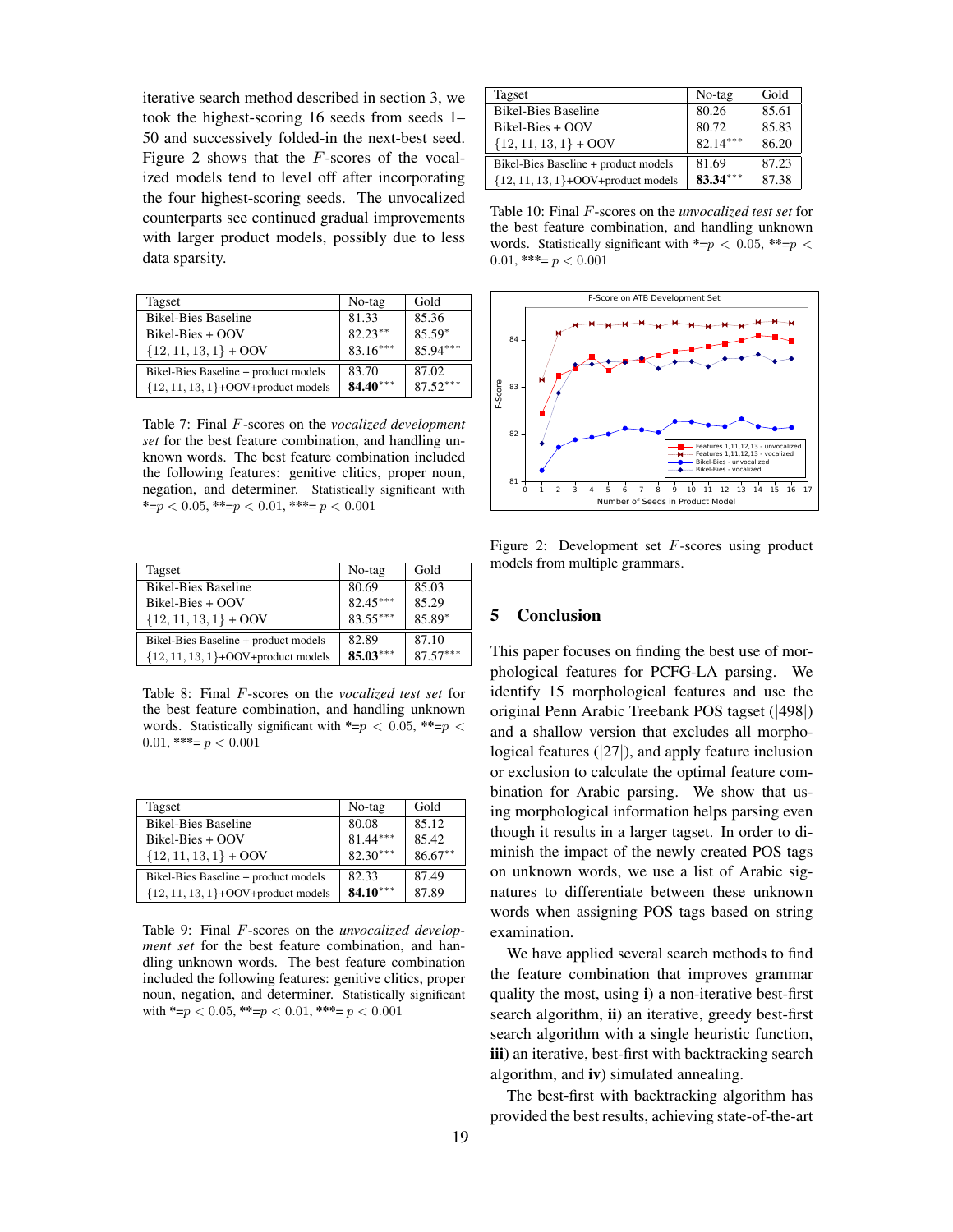F-scores of 85.03 for vocalized ATB no-tag parsing and 83.34 for unvocalized ATB no-tag parsing, significant improvements of 2.17% and 1.88% over the baseline. These results, together with the scores of the other search algorithms, suggest that the optimal morphological feature combination for this task involves including just a few features. Three out of the four features from our optimal tagset occur in noun phrases. Since noun phrases are so common<sup>9</sup>, features that can help parse just these phrases appear to have a great impact on overall F-scores.

We have also performed experiments using features highlighted in previous studies on different parsing models, and have shown that considering only one tagset for a language does not provide optimal scores.

#### Acknowledgements

This research is funded by Enterprise Ireland (PC/09/037). We would like to thank Chris Brew, Mike White, William Schuler, Jennifer Foster, Joseph Le Roux, Eric Fosler-Lussier, Dennis Mehay, Andy Plummer, and anonymous reviewers for all their very helpful suggestions.

#### References

- Attia, M., Foster, J., Hogan, D., Le Roux, J., Tounsi, L., and van Genabith, J. (2010). Handling unknown words in statistical latentvariable parsing models for Arabic, English and French. In *NAACL/ HLT Workshop on Statistical Parsing of Morphologically Rich Languages*, pages 67–75.
- Bengoetxea, K. and Gojenola, K. (2010). Application of different techniques to dependency parsing of Basque. In *NAACL/ HLT Workshop on Statistical Parsing of Morphologically Rich Languages*, pages 37–39.
- Bikel, D. (2004). *On the Parameter Space of Generative Lexicalized Parsing Models*. PhD thesis, University of Pennslyvania.
- Collins, M., Hajič, J., Ranshaw, L., and Tillman, C. (1999). A statistical parser for Czech. In *Proceedings of the Annual Meeting of the Association for Computational Linguistics*.
- Cowan, B. and Collins, M. (2005). Morphology and reranking for the statistical parsing of Spanish. In *Proceedings of Human Language Technology Conference and Conference on Empirical Methods in Natural Language Processing*, pages 795–802, Vancouver, British Columbia, Canada. Association for Computational Linguistics.
- Diab, M. T. (2007). Improved Arabic base phrase chunking with a new enriched POS tag set. In *ACL Workshop on Computational Approaches to Semitic Languages: Common Issues and Resources*, pages 89–96.
- Habash, N. and Rambow, O. (2005). Arabic tokenization, part-of-speech tagging and morphological disambiguation in one fell swoop. In *Proceedings of the 43rd Annual Meeting on Association for Computational Linguistics*, ACL '05, pages 573–580, Stroudsburg, PA, USA. Association for Computational Linguistics.
- Habash, N. and Roth, R. (2009). CATiB: The Columbia Arabic Treebank. In *Proceedings of the ACL-IJCNLP 2009 Conference Short Papers*, pages 221–224, Suntec, Singapore. Association for Computational Linguistics.
- Johnson, M. (1998). PCFG models of linguistic tree representations. *Computational Linguistics*, 24(4):613–632.
- Kirkpatrick, S., Gelatt, C. D. J., and Vecchi, M. P. (1983). Optimization by simulated annealing. *Science*, 220(4598):671–680.
- Klein, D. and Manning, C. (2003a). A\* parsing: fast exact viterbi parse selection. In *Proceedings of the North American Association for Association for Computational Linguistics*.
- Klein, D. and Manning, C. (2003b). Accurate unlexicalized parsing. In *Proceedings of the 41st Annual Meeting of the ACL*, pages 423–430.
- Kulick, S., Gabbard, R., and Marcus, M. (2006). Parsing the Arabic Treebank: Analysis and improvements. In *Proceedings of the Treebanks and Linguistic Theories Conference (TLT-2006)*, pages 31–42, Prague, Czech Republic.
- Maamouri, M., Bies, A., and Kulic, S. (2009). Creating a methodology for large-scale correction of treebank annotation: The case of the Arabic treebank. In Choukri, K. and Maegaard,

 $9^9$ <sub>NP</sub>'s comprise 58% of all non-terminals in the treebank that we used. They are more than five times more frequent than the next most common non-terminal (PP).